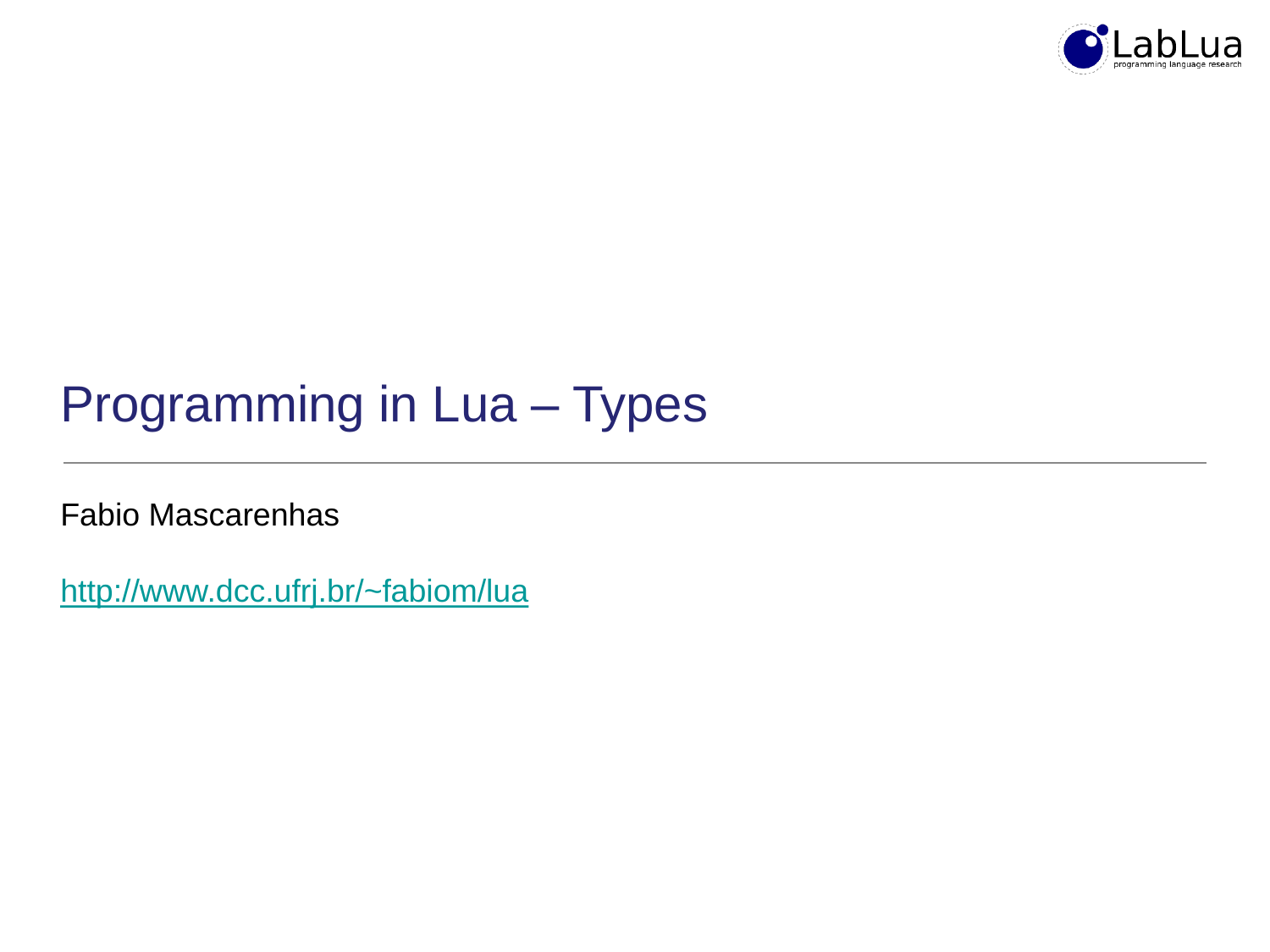

# Lua Types

- Lua values come in one of eight basic types (or *tags*, to be pedantic):
	- **nil** (just nil), **boolean** (true and false), **number** (double precision floating point), **string** (immutable byte vectors, including \0, in whatever encoding you like)**, table** (associative arrays), **function** (named and anonymous), **userdata** (opaque blobs handled by external libraries), and **thread** (actually coroutines)
- The built-in function type gives the name of the type of any given value, as a string
- Variables do not have a fixed type, and can hold values of any type (even values of different types in the lifetime of the variable)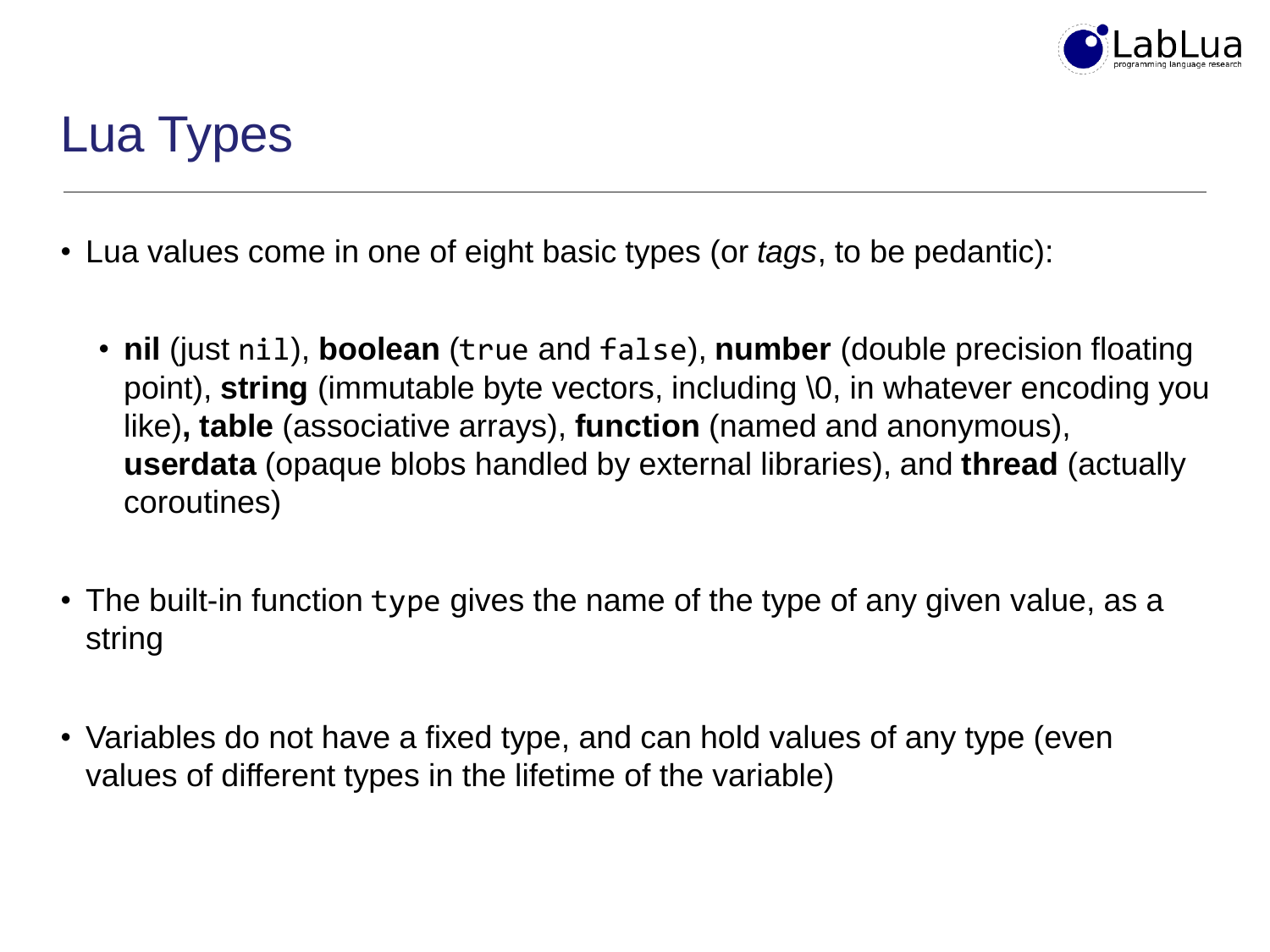

## Nil

- The value nil denotes the absence of a useful value
- It is the value of:
	- Unitialized variables
	- Missing table fields
	- Missing function parameters
- Most operations on nil are errors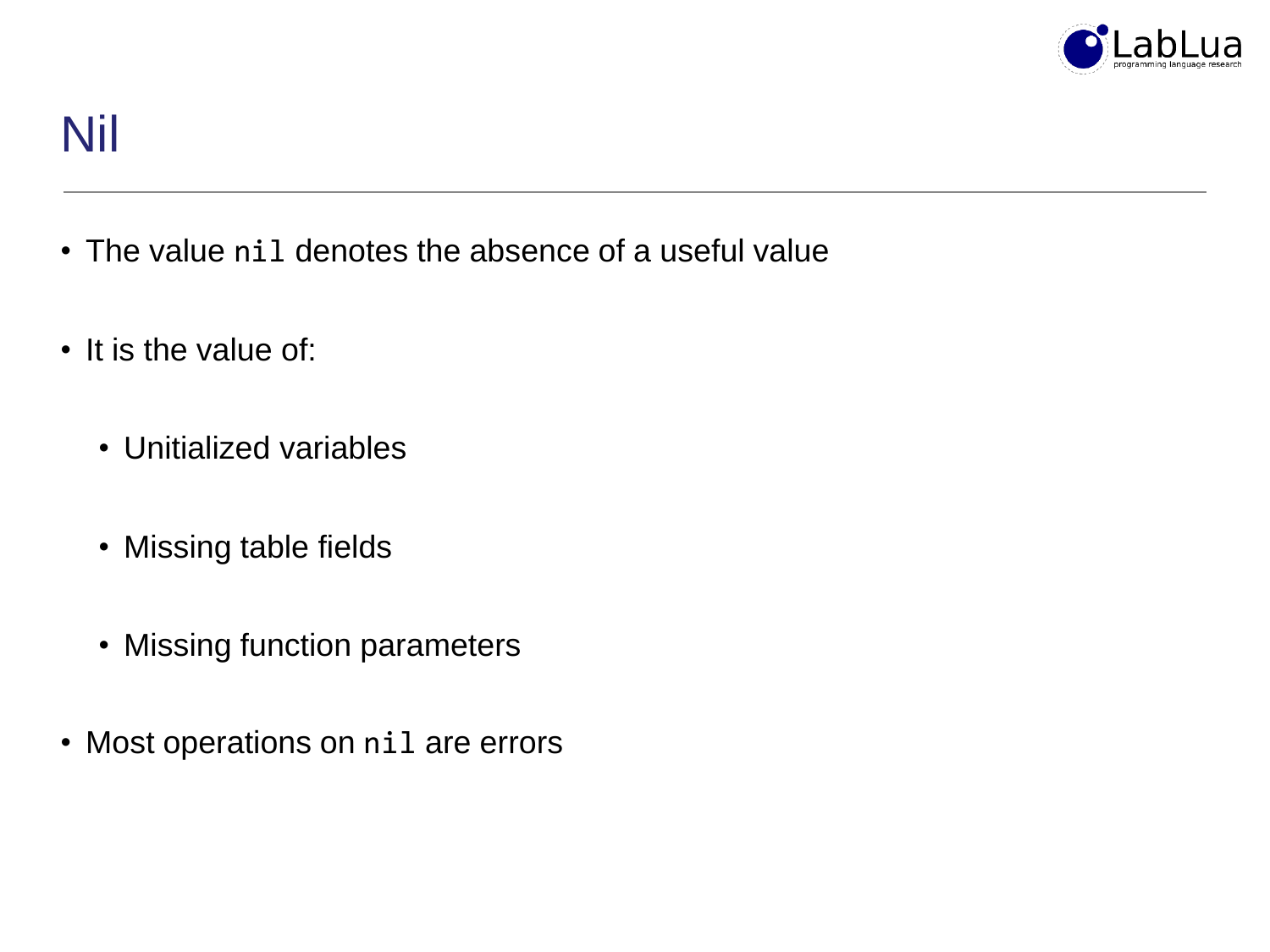

#### **Booleans**

- Relational operators produce booleans, but you can use any value in a condition or with logical operators
- Any Lua value is *true*, except for false and nil; in particular, the number 0 and the empty string "" are *true*!
- The and operator gives its first argument if it is *false*, otherwise it gives its second argument
- The or operator gives its first argument if it is *true*, otherwise it gives its second argument
- The not operator always returns true or false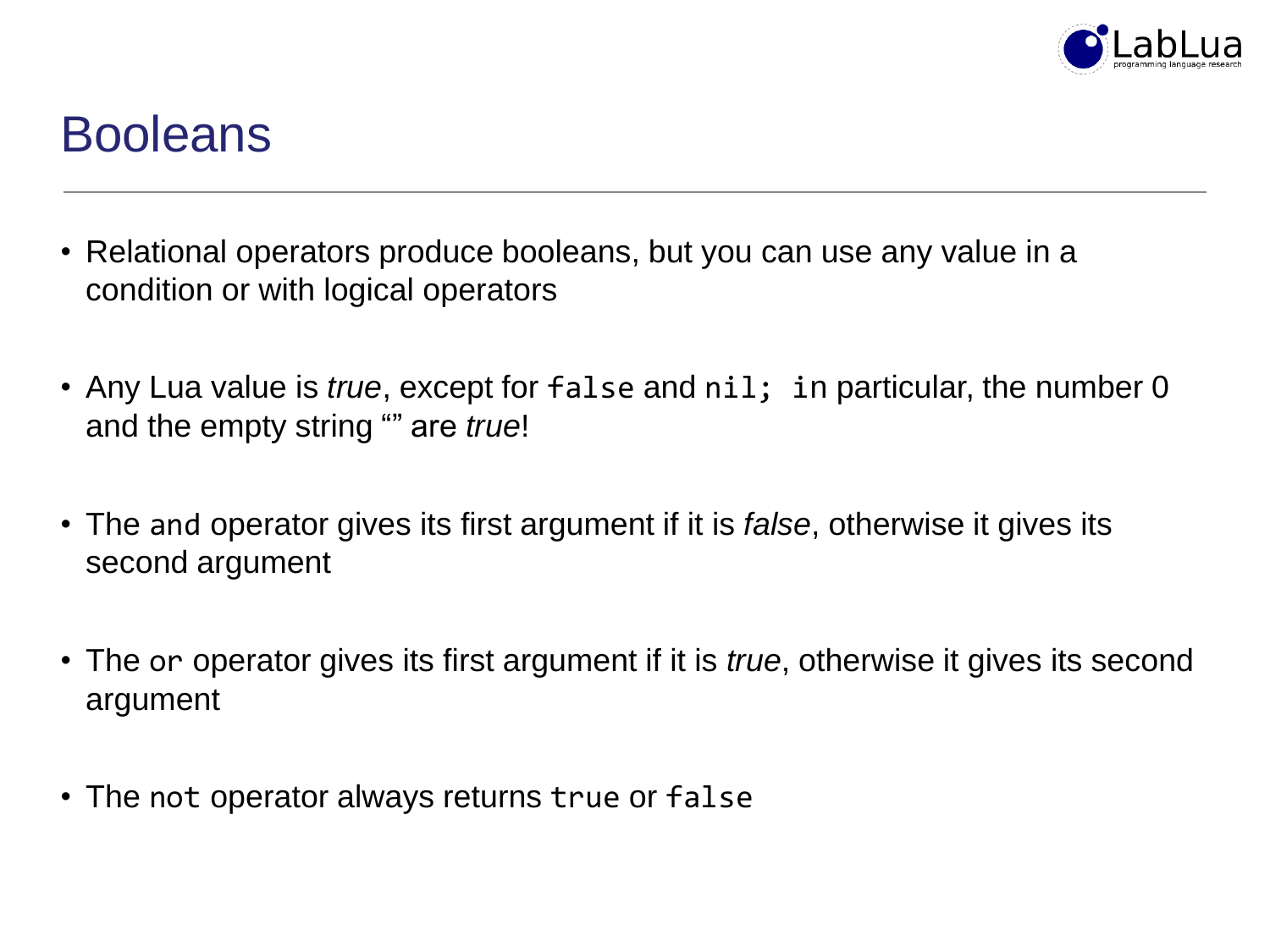

## Useful idioms

• The fact that or works with any value gives us an useful idiom for "optional" parameters:

```
function greeting(s)
  s = s or "Hello"
 print(s .. ", World!")
end
greeting()
greeting("你好")
```
• A combination of and and or gives us another idiom, the "ternary operator", analogous to ?: in C:

```
function max(a, b)
 return (a > b) and a or b
end
```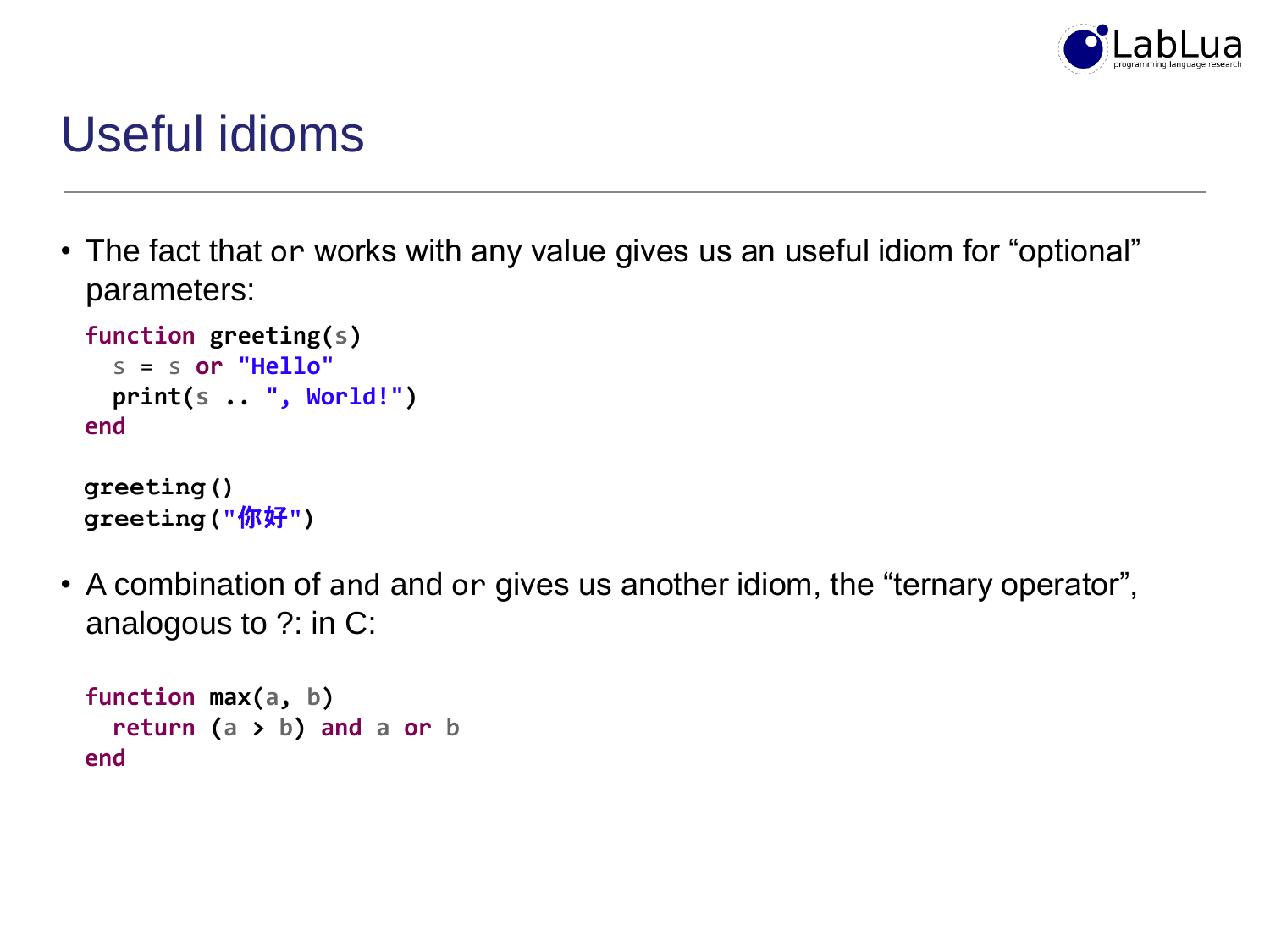

## Numbers

- Lua numbers are double precision floating point numbers
- You can write them like you would in C or Java, including scientfic notation and hexadecimal (with "0x")
- There is no integer type, but double precision lets Lua represent any 32-bit integer number without rounding issues (exact representation goes up to 53 bits, in fact!)
- Lua has the usual arithmetic and relational operators:  $+, -, *, /, \wedge$  (to the power of), % (modulo),  $\lt$ ,  $\gt$ ,  $\lt$ =,  $\gt$ =,  $\gt$ =, and  $\lt$ = (not equal to)
- Be careful, division by zero is not an error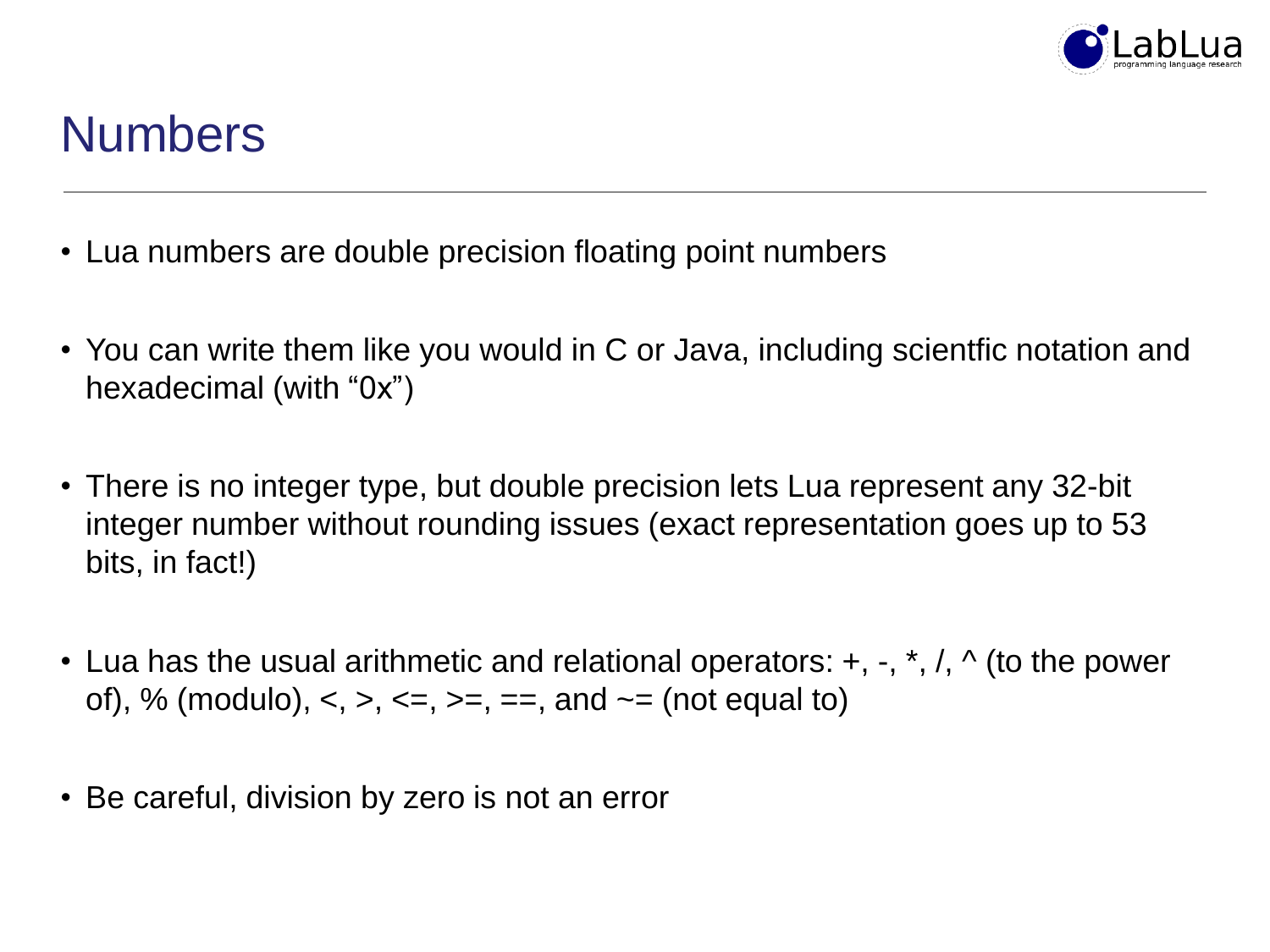

# **Strings**

- A Lua string is an immutable sequence of bytes
- Any byte is ok, even zeros, so you can use strings to store any binary data
- But what about text? Then you have to pick an *encoding*, and stick to it. UTF-8 is a good choice!
- There are just a few built-in operations on strings: *concatenation* (..), *length* (#), and the relational operators (<, >, <= and >= use *lexicographic* ordering)
- The string library and other external libraries provide many others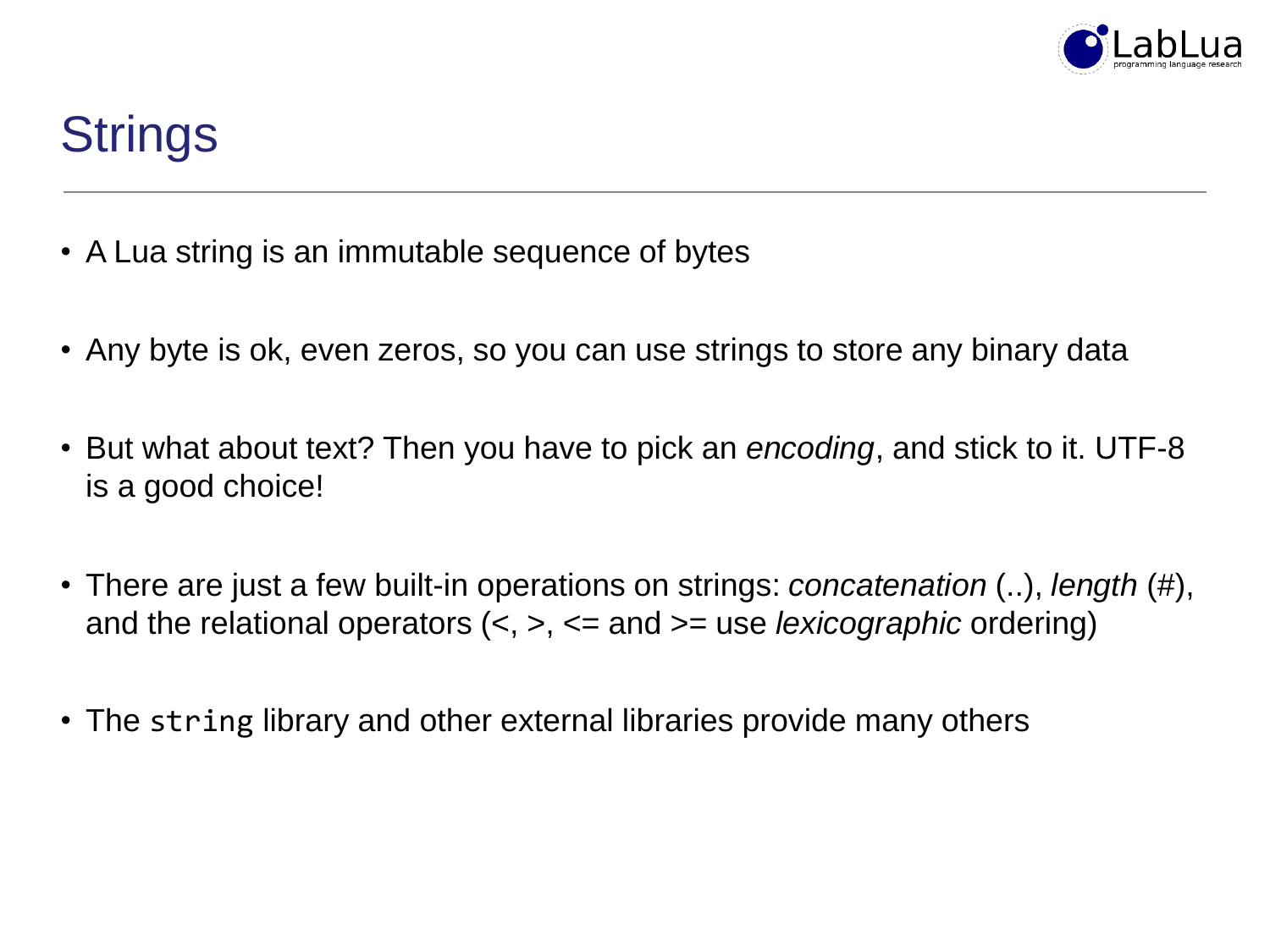

# String literals

- String literals can use either single or double quotes; double-quoted strings can have single quotes inside without escaping, and vice versa
- Literal strings can also have the following escape sequences:
	- \a (bell), \b (backspace),  $\setminus$  (form feed),  $\setminus$ n (newline),  $\setminus$ r (carriage return),  $\setminus$ t (tab), \v (vertical tab), \\ (backslash), \" (double quote), \' (single quote), \*ddd* (byte with decimal value *ddd*), \x*hh* (byte with hexadecimal value *hh*), \z (skips all spaces following it)
	- The latter three escape sequences are useful for encoding binary data!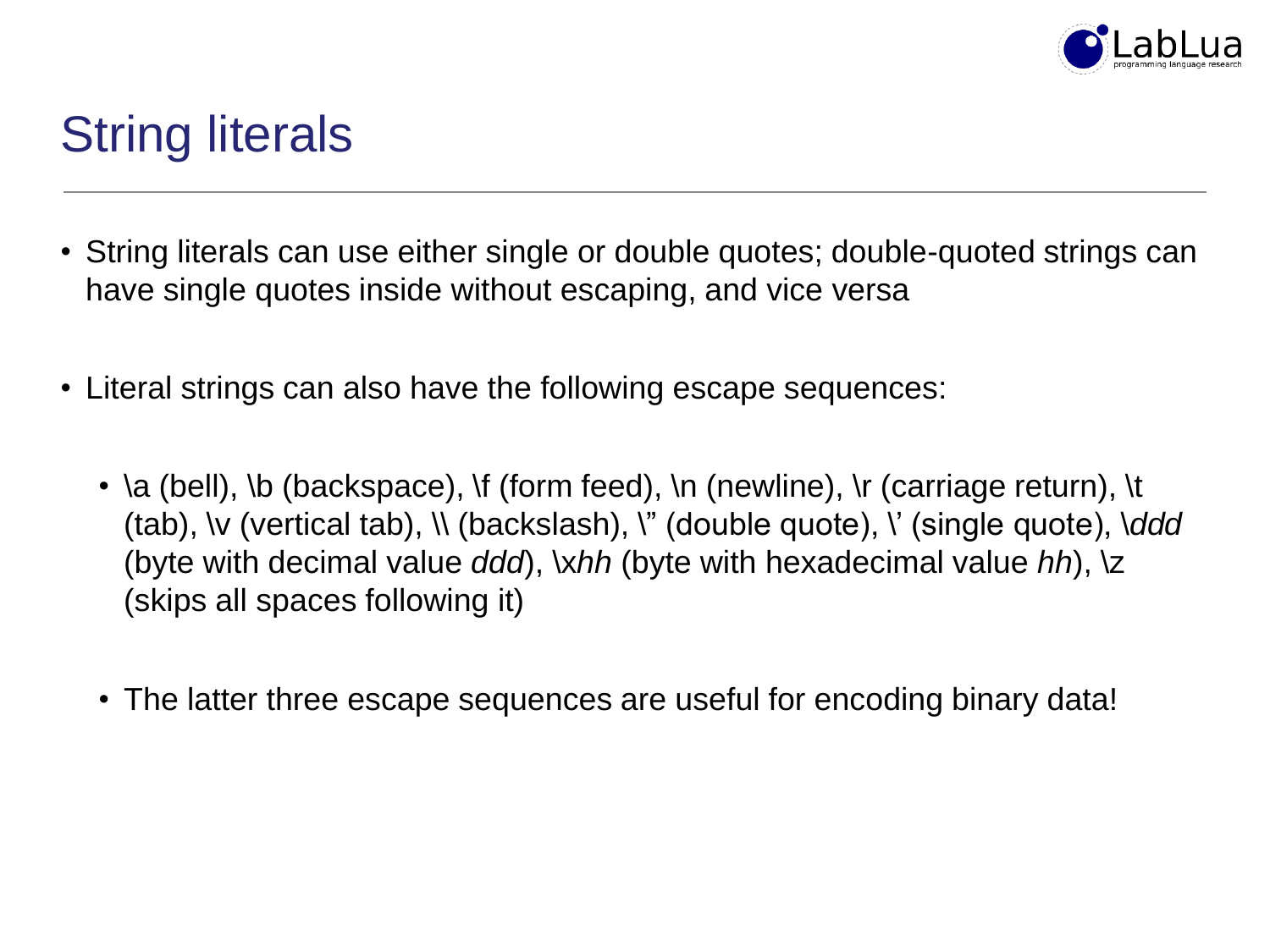

# Long strings

- You can also write *long string literals*, using [[ and ]] to delimit the literal
- Long strings do not interpret escape sequences, and can go for several lines; if the first character is a newline it is discarded

```
escapes = \lceil \cdot \rceil\f (form feed)
  \n (newline)
  \r (carriage return)
]]
print("|" .. escapes .. "|")
```
• You can write long strings (and long comments) with other delimiters: [=[ and  $]=$ ],  $[==[$  and  $] ==$ ],  $[ == [$  and  $] ==$ ], etc.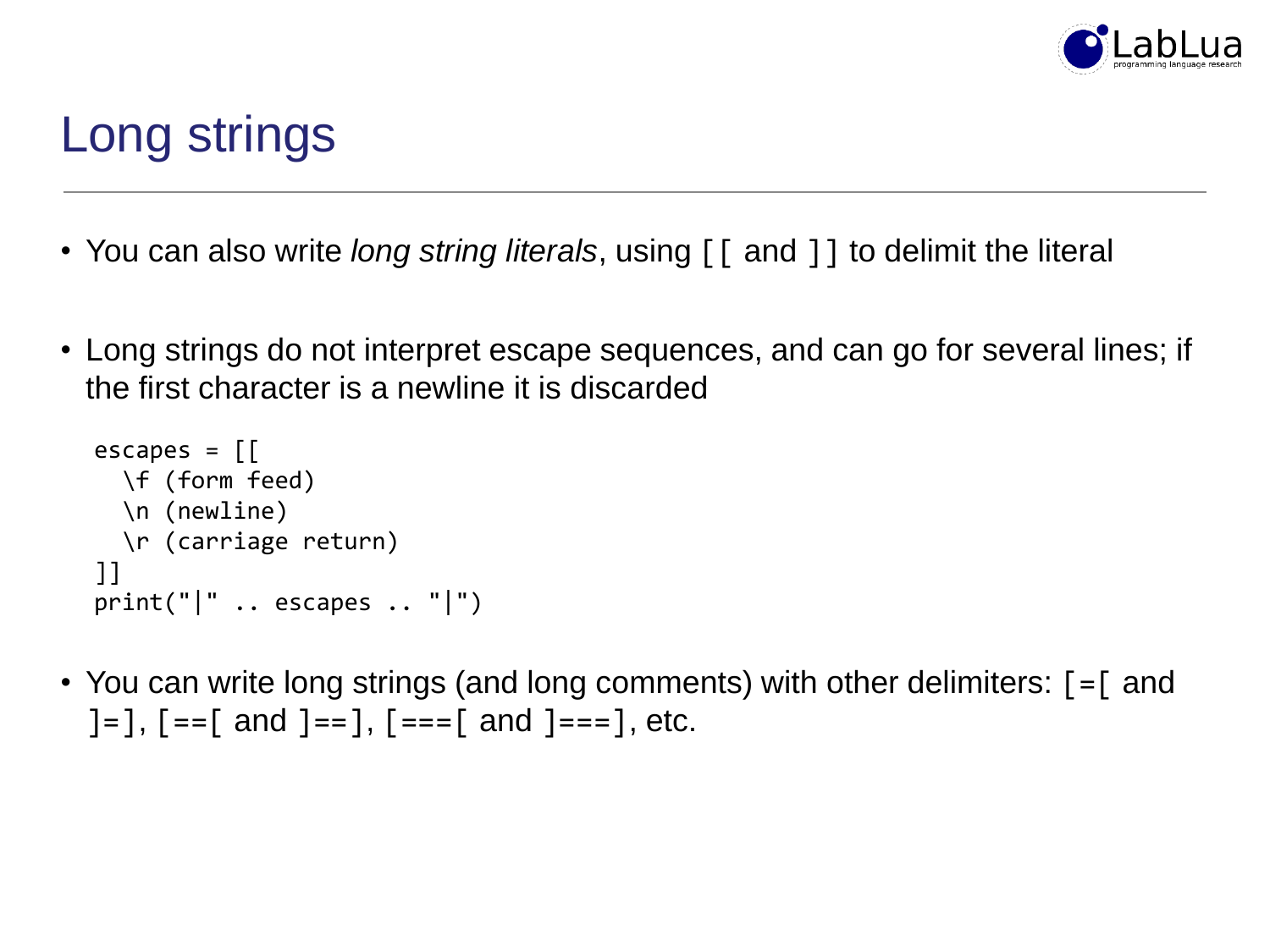

#### **Tables**

- Lua tables are *associative arrays*; they associate a *key* with a *value*
- Any Lua value, except nil, can be a key, but keys are usually numbers or strings
- Tables are a very flexible and sophisticated data structure in Lua, and can represent arrays, structs, abstract data types, objects (in the OO sense), modules…
- We will see much more of them later!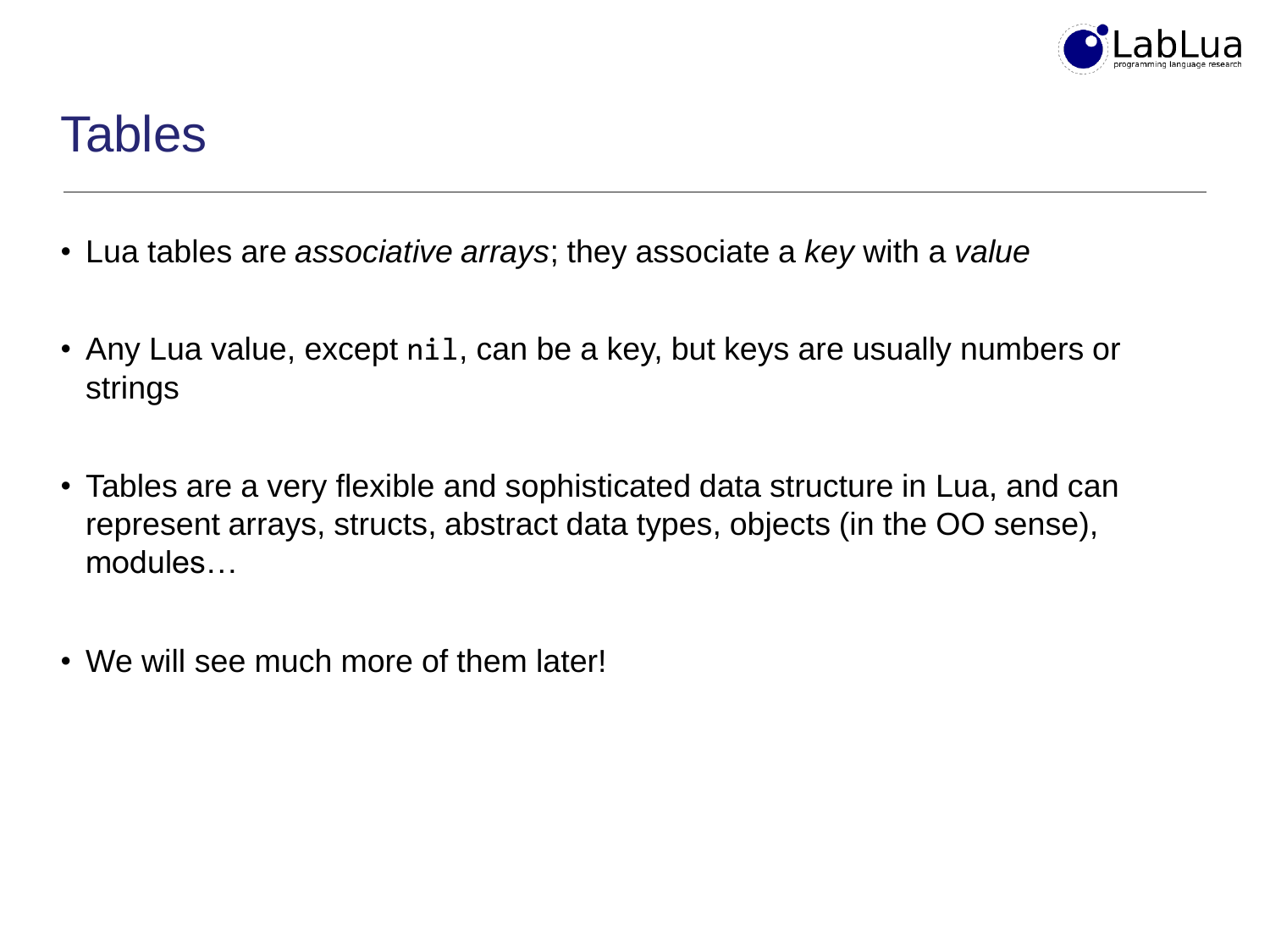

## **Functions**

- Functions are values in Lua; this means that Lua code can store functions in variables, pass them as arguments, and return them as results
	- In particular, Lua gets a lot of use from functions as table values: this is the bedrock of both object oriented programming and Lua modules
- They also have a peculiarity not usually present in other languages: Lua functions can return multiple values
- We will also see much more of functions later